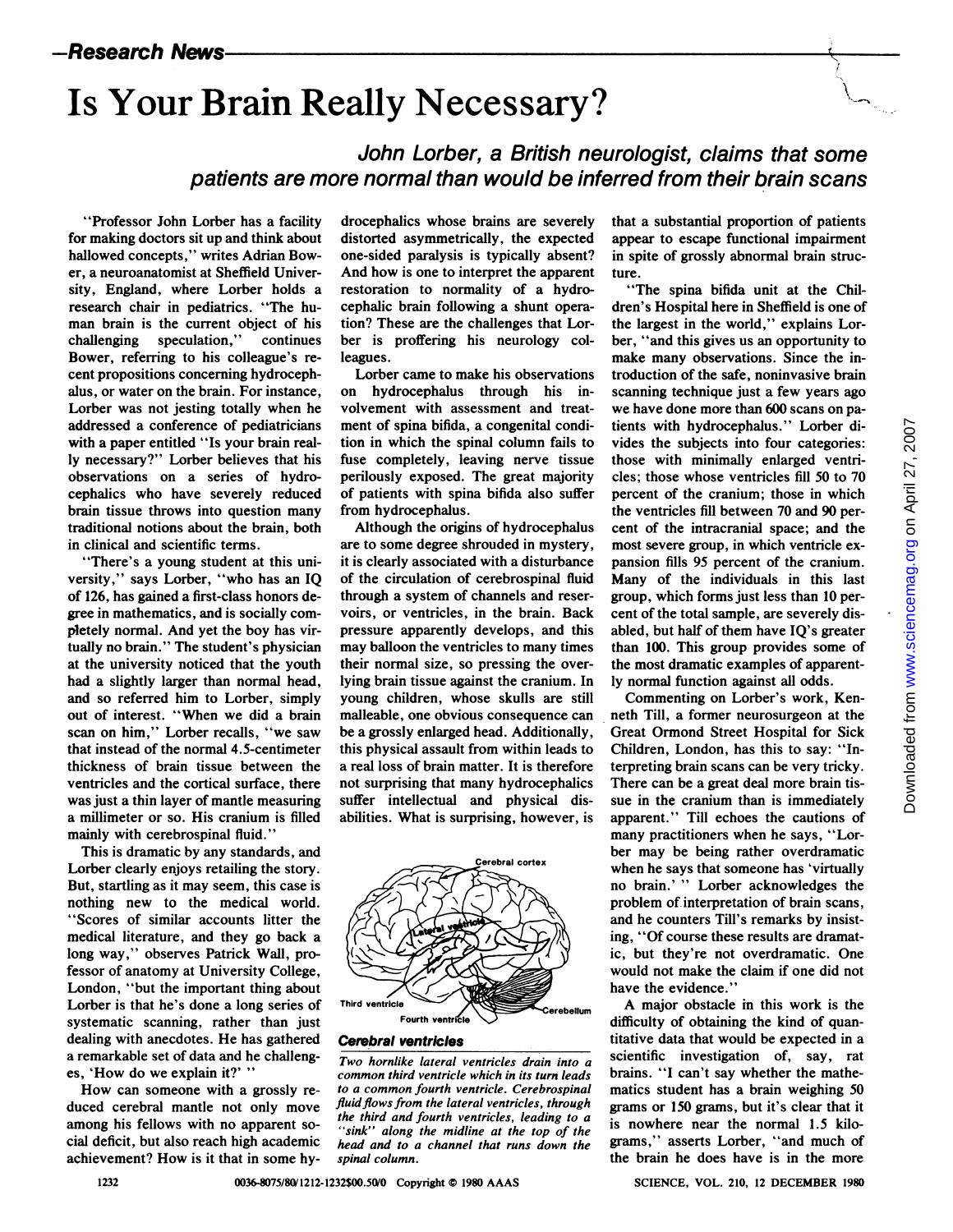primitive deep structures that are relatively spared in hydrocephalus."

Lorber concludes from these observa--tions that "there must be a tremendous amount of redundancy or spare capacity in the brain, just as there is with kidney and liver." He also contends that "the cortex probably is responsible for a great deal less than most people imagine." These are two areas of considerable dispute in neurobiology. Wall lends support for this second point. "One reason why results such as Lorber's have been neglected for so long is because of the implied attack on the predominance of the cerebral cortex," suggests Wall. "For hundreds of years neurologists have assumed that all that is dear to them is performed by the cortex, but it may well be that the deep structures in the brain carry out many of the functions assumed to be the sole province of the cortex." He likens the cortex to a "reference library" that may be consulted from time to time.

Norman Geschwind, a neurologist at the Beth Israel Hospital, Boston, strikes a different note. "Deep structures in the brain are undoubtedly important for many functions," he agrees, "but <sup>I</sup> don't believe the explanation that the cortex does far less than we think is very sound." And neither does David Bowsher, professor of neurophysiology at Liverpool University, England: "I don't think we attribute more to the cortex than it deserves." Bower, however, takes the middle ground, with the suggestion that "the deep structures are almost certainly more important than is currently thought.'

On the question of the brain's spare capacity there is equal contention. "To talk of redundancy in the brain is an intellectual cop-out to try to get round something you don't understand," states Wall. Geschwind agrees: "Certainly the brain has a remarkable capacity for reassigning functions following trauma, but you can usually pick up some kind of deficit with the right tests, even after apparently full recovery." However, Colin Blakemore, professor of physiology at Oxford University, England, sees spare capacity as an important quality of the human brain. "The brain frequently has to cope with minor lesions and it's crucial that it can overcome these readily," he says; "there may be some reorganization of brain tissue, but mostly there's a reallocation of function."

It is perhaps significant that many of the instances in which gross enlargement of cerebral ventricles is compatible with normal life are cases where the condition develops slowly. Gross surgical lesions in rat brains are known to inflict severe



Scans of normal and hydrocephalic brains

A horizontal scan across the brain shows the ventricles as narrow slits in a normal individual and large cavities in a hydrocephalic patient.

functional disruption, but if the same damage is done bit by bit over a long period of time, the dysfunction can be minimal. Just as the rat brains appear to cope with a stepwise reduction of available hardware, so too do the human brains in some cases of hydrocephalus.

Another subgroup of some curiosity in Lorber's subjects are those people in whom expansion of the ventricles is restricted to just one side of the brain. "I've now seen more than 50 cases of asymmetric hydrocephalus," says Lorber, "and the interesting thing is that only a minority of these individuals show the expected and long-cherished neurological finding of paralysis with spasticity on the opposite side of the body." To make matters even more puzzling, one individual in the group has enormously enlarged ventricles on the same side as his spastic paralysis. "This is exactly the opposite to all that we learnt in medical school," reports Lorber with obvious glee. These observations are cogent support for Bower's comment that "the concept of contralateral control is the least secure of all our concepts about brain organization and function."

Lorber's extensive series of brain scans stands in marked contrast with the dearth of information on the fine structure of hydrocephalic human brains. "It is crucial to know about the histological state of the brains of these functionally normal hydrocephalic patients," remarks Lorber, "but how am <sup>I</sup> to have access to such material, given the ethical barriers to scientific research on patients?" Inadequate though it is, the next best thing is experimental work on animals.

A group of researchers based at the New York University Medical Center has assembled a picture of the histological changes associated with hydrocephalus through experimental induction of the condition in cats. The group also observed the changes in tissue structure following the implantation of a shunt, the experimental equivalent to the normal treatment of hydrocephalus in humans. Speaking for the group, Fred Epstein says the following: "Hydrocephalus is principally a disease of the white matter. As the ventricles enlarge the layers of fibers above them begin to be stretched and very quickly they are disrupted, with the axons and the myelin sheaths surrounding them breaking down. Even in severe and extended hydrocephalus, however, the nerve cells in the gray matter were remarkably spared, though eventually there began to be a loss here too." The sparing of the gray matter even in severe hydrocephalus could go some way to explaining the remarkable retention of many normal functions in severely affected individuals.

Crucial to the approach to treatment of hydrocephalus is the brain's ability to recuperate following the release of fluid pressure when a shunt is implanted. One of the canons of neurobiology is that, once damaged, cells in the central nervous system are unable to repair themselves. Does Lorber's work dent this hallowed concept too? "When you implant a shunt in a young hydrocephalic child you often see complete restoration of overall brain structure, even in cases where initially there is no detectable mantle," claims Lorber. "There must be true regeneration of brain substance in some sense, but I'm not necessarily saying that nerve cells regenerate," he says cautiously; "I don't think anyone knows fully about that."

What, then, is happening when a hydrocephalic brain rebounds from being a thin layer lining a fluid-filled cranium to become an apparently normal structure when released from hydrostatic pressure? According to Epstein and on the